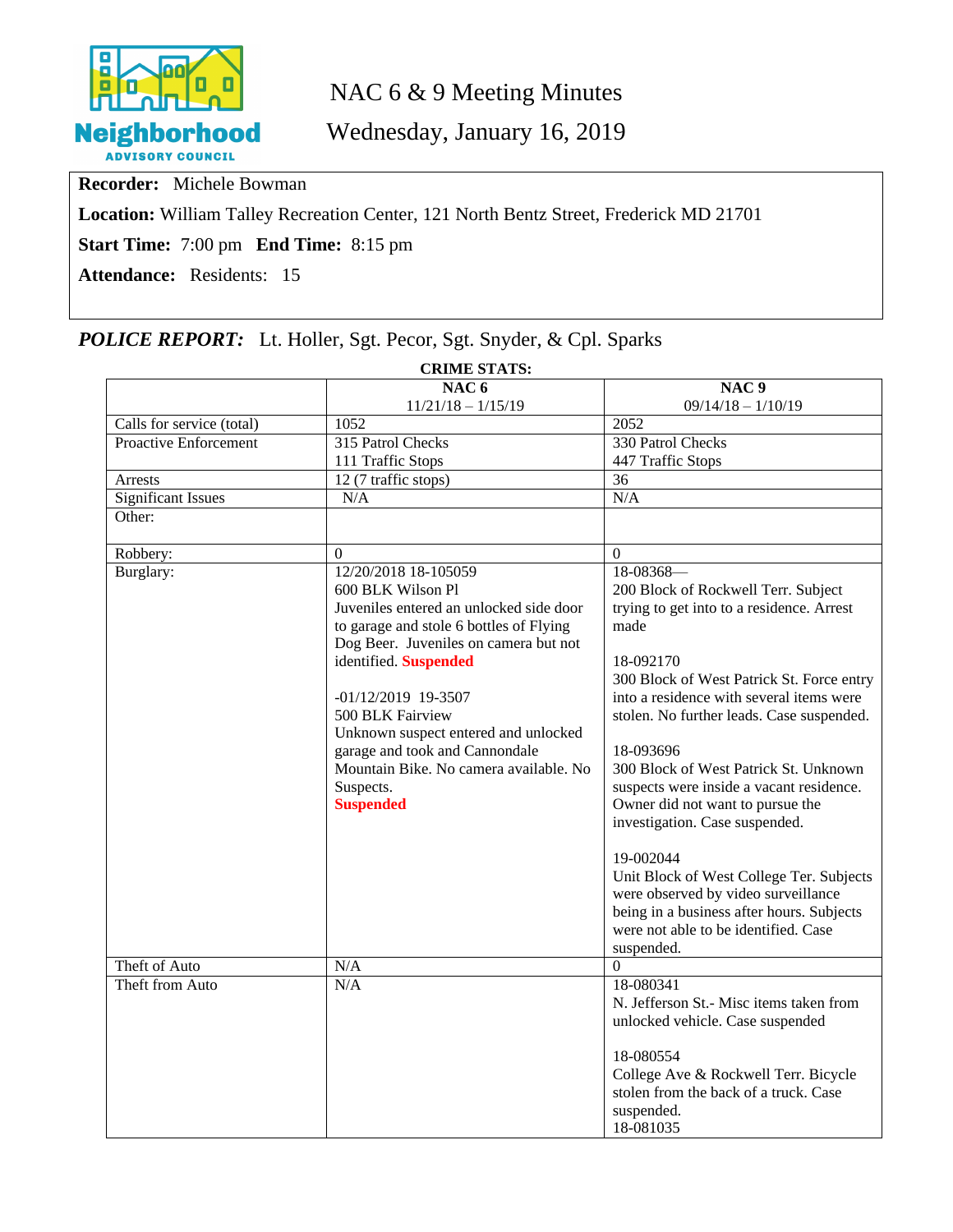| N. Bentz & W. Church St. Wallet and<br>miscellaneous items stolen. Case |
|-------------------------------------------------------------------------|
| suspended.                                                              |
| 18-083649<br>700 Block of Northside Dr. A small                         |
| amount of money stolen from an<br>unlocked vehicle. Case suspended.     |
| 18-085427<br>300 Braddock Ave. Misc. items stolen                       |
| from unlocked vehicle. Case suspended.                                  |
| 18-085831                                                               |
| 300 Block W. College Ter. Items stolen                                  |
| from unlocked vehicle. Several items                                    |
| recovered and returned to owner. Case<br>suspended.                     |

#### CRIME PATTERNS/TRENDS/MISC

|                          | Community Crime Notifications   City has seen an uptick in the ft of property from motor vehicles. Please keep property |  |
|--------------------------|-------------------------------------------------------------------------------------------------------------------------|--|
|                          | out of sight and secure your vehicle. If have surveillance video system, please make a                                  |  |
|                          | check of the video if hear of reported thefts in your area.                                                             |  |
| <b>Additional Needs</b>  |                                                                                                                         |  |
| <b>Resident Concerns</b> | Enhanced traffic enforcement on Rosemont and Fairview Ave                                                               |  |
| Additional Info:         | FPD is looking for lateral of entry level police officers – www.frederickpolice.org                                     |  |

The Department has also joined "Neighbors" by Ring. Download the free Neighbors app, join your neighborhood, and use the app to: monitor neighborhood activity; share crime and safety-related videos, photos and text-based posts; and receive realtime safety alerts from your neighbors, local law enforcement and the Ring team. The Neighbors app is not an alternative to contact police for emergencies or police reports. All crimes should be reported to 911 or the non-emergency number 301-600- 2102.

#### **How It Works**

- Download the Neighbors app by texting **FrederickPD** to **555-888** or via iOS/Android here: [https://download.ring.com/frederick\)](https://download.ring.com/frederick).
- Opt-in to join your neighborhood.
- Customize the geographic area you want to receive notifications for (users must verify where they are located and cannot participate in other neighborhoods).
- Receive real-time alerts from your neighbors, local law enforcement and the Ring team that inform of crime and safety alerts as they happen.
- View local crime and safety posts via a live feed or interactive map.
- Share text updates, photos and videos taken on any device, including Ring's home security devices.
- Work with your community to make neighborhoods safer.

#### **About Neighbors**

Neighbors is a neighborhood watch app that provides real-time, local crime and safety information. Download the free Neighbors app (iOS/Android), join your neighborhood, and use the app to: monitor neighborhood activity; share crime and safety-related videos, photos and text-based posts; and receive real-time safety alerts from your neighbors, local law enforcement and the Ring team. Download Neighbors (iOS/Android) today to join your digital neighborhood watch. For more information visit [www.ring.com/neighbors](http://www.ring.com/neighbors).

#### *PLANNING:*

| Project Name: | <b>Hood College Residence Hall</b>       | <b>PC18-1191 FSI</b> |
|---------------|------------------------------------------|----------------------|
| COF Staff:    | Sherry Kelly (301) 600-4588              |                      |
| Developer:    | Hood College                             |                      |
| Applicant:    | Kyle Bollinger, Kimley-Horn & Associates |                      |